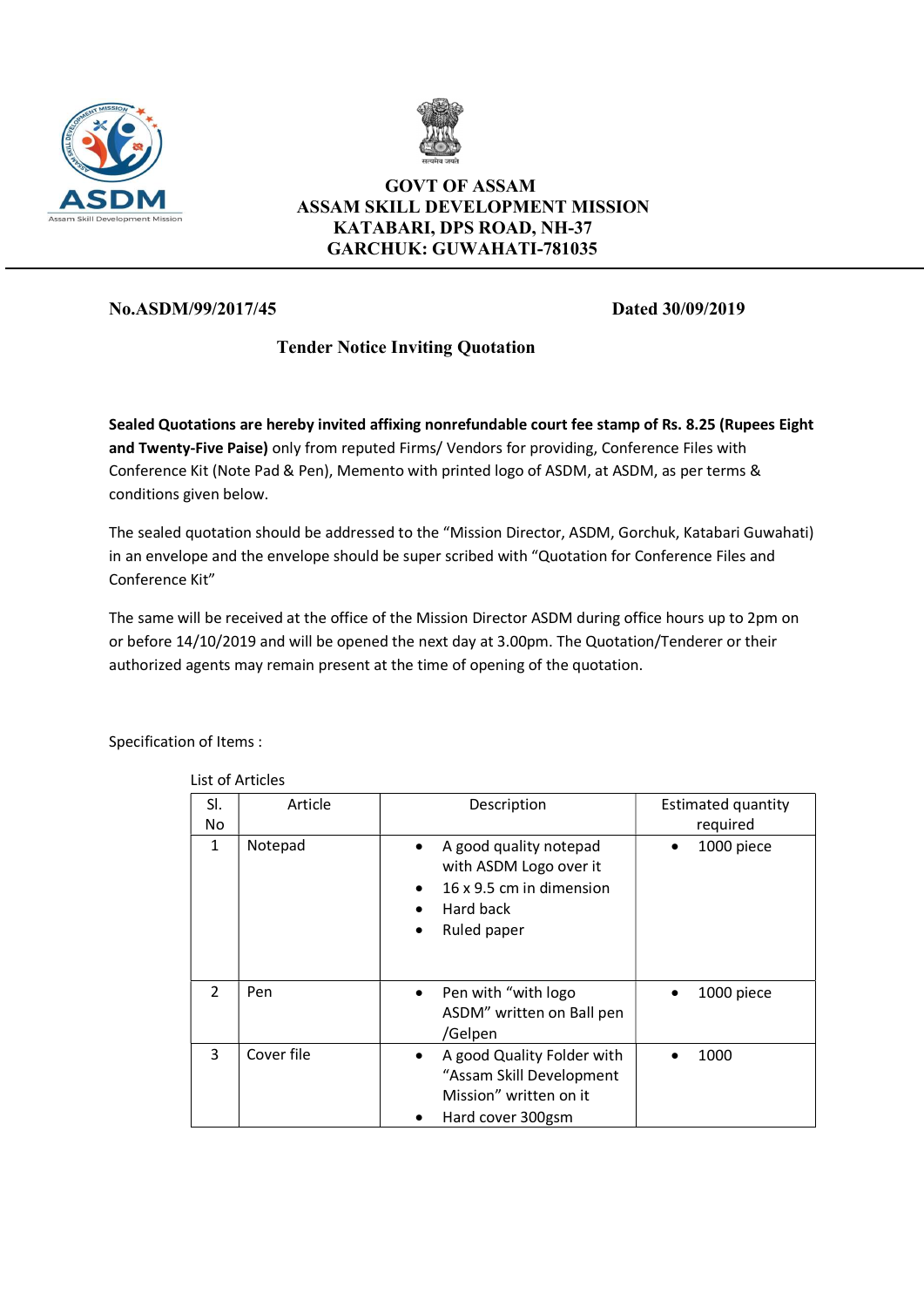|   |         | Laminated inside out<br>$\bullet$<br>Customized printing in the<br>$\bullet$<br>front and back<br>Inside the cover Hold<br>$\bullet$<br>pockets and a ring holding<br>stationary articles<br>Size:20inch * 13 inch<br>$\bullet$ |     |
|---|---------|---------------------------------------------------------------------------------------------------------------------------------------------------------------------------------------------------------------------------------|-----|
| 4 | Memento | Design customized<br>$\bullet$                                                                                                                                                                                                  | 100 |
|   |         | Size 25cm *10cm<br>$\bullet$                                                                                                                                                                                                    |     |

### Terms and Conditions:

- 1 The rates should be quoted as shown against the items/articles and should be inclusive of all GST/Taxes applicable at any point of time.
- 2 The Sealed envelope should be addressed to "The Mission Director, ASDM, Assam".
- 3 The Quotationer/Bidder will have to deposit Earnest money of Rs. 3000/- Each in the form of Demand Draft favoring Assam Skill Development Mission, Assam
- 4 The undersigned reserves right to accept or reject any tender without assigning any reason thereof.
- 5 Any deviation of terms and conditions shall invite cancellation of Quotation/Tender/Bills etc. and forfeiture of security deposit.
- 6 Each Firm must have a GST Registration, Trade License, Income Tax Clearance Certificate, Pan Card. A copy of the same must be submitted along with the Quotation/Tender.
- 7 Bills must be submitted along with necessary work order and a copy of challan etc. within 7days from the date of delivery of goods for payment.
- 8 The work may be allocated to one or many suppliers depending upon urgency of the work, time factor, quality of work and past record of the concern firms.
- 9 In case there, is no approved rate for any item, the supplier will have to supply the same at market price of Guwahati but not more than Maximum Retail Price/Market Price whichever is lower
- 10 In case the lowest rate is quoted by one firm for some items and by other firms for other items then the selected firms will have to give consent letter to supply any or all of the material as per approved rates of the ASDM. If the lowest quoted rate is higher than the MRP/Market Price, then Payment shall be made as per MRP/Market Price
- 11 Any firm/supplier indulging in any malpractice or adopting any unfair means will be barred for any work with the Department.
- 12 Past Record of the firms/supplier/contractors will be duly considered while awarding the work.